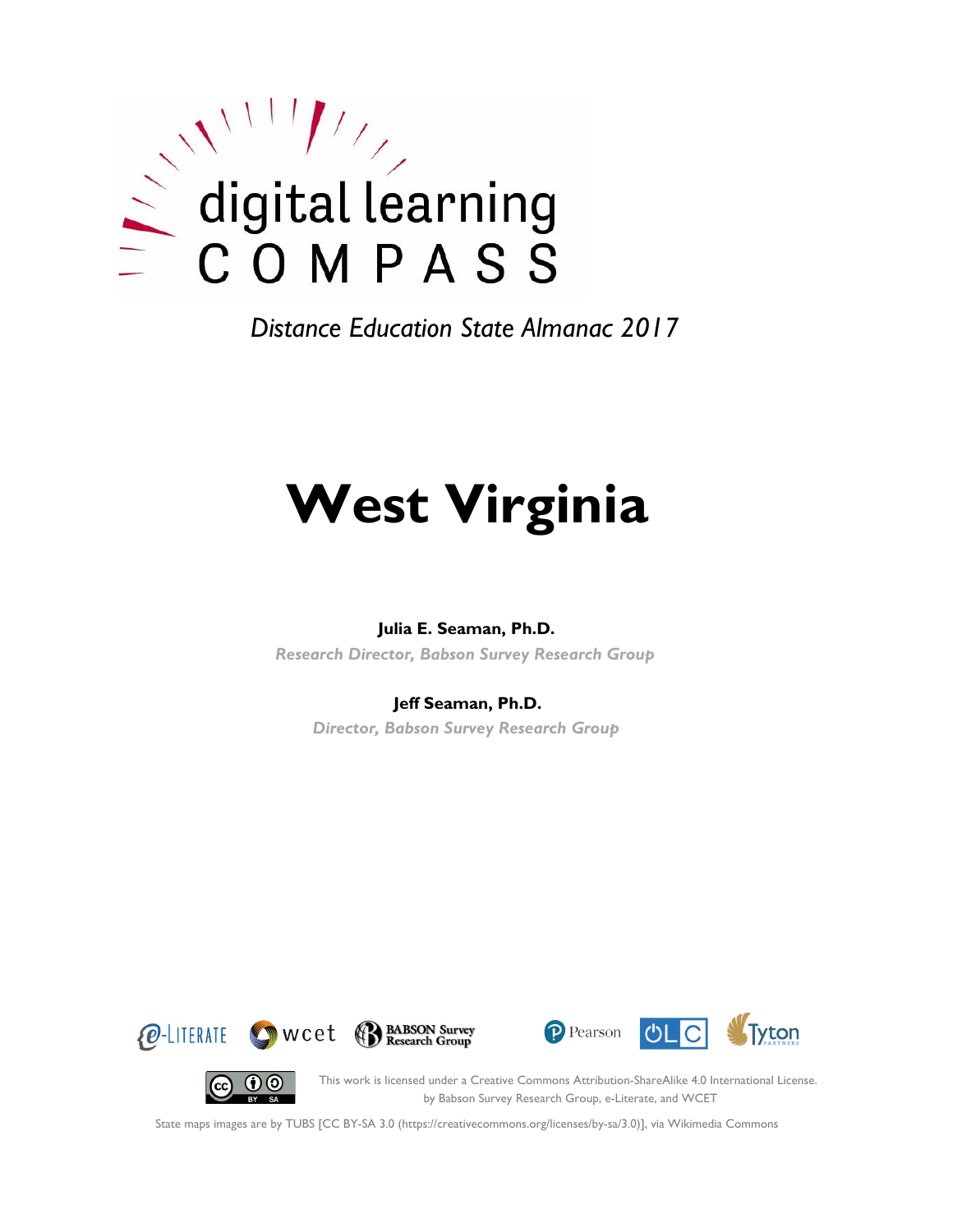#### **West Virginia State % of National** 1,831,102 0.6% 823,996 0.5% 45 0.9% **Population 18-55 Population Number of Institutions**

 West Virginia has 45 degree-granting higher education institutions, which represent 0.9% of all such institutions in the United States. These institutions enrolled a total of 150,743 students as of fall 2015 (127,612 of which are studying at the undergraduate level and 23,131 at the graduate level). The fall 2015 figure is a decrease of 8,791 students (or -5.5%) from the number enrolled in the fall of 2012.

 Among the total student body, 82,065 (68,642 undergraduates and 13,423 graduate students) were taking at least one course at a distance. This is 54.4% of the enrolled student body, which is higher than the national average rate of 29.7%. The number of students taking distance education courses in the state decreased by 1,245 (or -1.5%) between fall 2012 and fall 2015. This is lower than the national level of growth of 11.0%.

 62,361 students in West Virginia are taking all of their courses at a distance, made up of 49,876 undergraduates and 12,485 graduates. This represents 41.4% of all students enrolled in the state, a rate that is higher than the national average of 14.3%. A total of 8,137 (or 13.0% of these exclusively online students) live in West Virginia, the remainder come from outside of the state. This rate is lower than the national in-state average of 55.1%.

 The number of students that take any of their courses on campus, including those who take all of their courses on campus and those who take a mix of on-campus and distance courses, is 88,382, or 58.6% of the total student enrollment in West Virginia. This number represents a decrease in proportion on campus from the four years prior (58.7% from 93,674 students in 2012). The -0.1% rate is a smaller change than the national 1.7% decrease.

|                   |                              | <b>Total</b>        |                        | <b>Undergraduate</b> |                        | <b>Graduate</b> |                        |
|-------------------|------------------------------|---------------------|------------------------|----------------------|------------------------|-----------------|------------------------|
|                   |                              | <b>All Students</b> | Any<br><b>Distance</b> | <b>All Students</b>  | Any<br><b>Distance</b> | All Students    | Any<br><b>Distance</b> |
|                   | Total                        | 150.743             | 82.065                 | 127,612              | 68.642                 | 23,131          | 13.423                 |
|                   | Private for-profit           | 55,736              | 54,483                 | 46.072               | 44,819                 | 9.664           | 9,664                  |
| Control           | Private not-for-profit       | 8,665               | 2,637                  | 7,449                | 2,086                  | 1,216           | 551                    |
|                   | Public                       | 86,342              | 24,945                 | 74,091               | 21,737                 | 12,251          | 3,208                  |
| <b>Type</b>       | 2 to 4-year                  | 20,915              | 8,520                  | 20,915               | 8,520                  | 0               | $\mathbf 0$            |
|                   | 4-year or more               | 129,828             | 73,545                 | 106,697              | 60, 122                | 23,131          | 13,423                 |
|                   | <b>Under 1,000</b>           | 7,624               | 2,696                  | 6,525                | 2,469                  | 1,099           | 227                    |
| Instutional       | $1,000 - 4,999$              | 42.809              | 17,604                 | 40,631               | 16,430                 | 2,178           | 1,174                  |
| <b>Enrollment</b> | 5,000 - 9,999                | 5,552               | 970                    | 5,552                | 970                    | 0               | $\mathbf 0$            |
| <b>Size</b>       | 10,000 - 19,999              | 13,621              | 3,552                  | 9,518                | 2,809                  | 4,103           | 743                    |
|                   | 20,000 and above             | 81,137              | 57,243                 | 65,386               | 45,964                 | 15,751          | 11,279                 |
|                   | Associate's College          | 18,583              | 7,488                  | 18,583               | 7,488                  | $\mathbf 0$     | $\mathbf 0$            |
|                   | <b>Baccalaureate College</b> | 20,007              | 5,693                  | 19,390               | 5,488                  | 617             | 205                    |
| Carnegie          | <b>Doctoral University</b>   | 28,776              | 4,882                  | 22,498               | 3,076                  | 6,278           | 1,806                  |
|                   | Master's College             | 78,441              | 62,680                 | 63,053               | 51,271                 | 15,388          | 11,409                 |
|                   | Specialized                  | 2,059               | 384                    | 1,211                | 381                    | 848             | 3                      |
|                   | Unassigned                   | 2,877               | 938                    | 2,877                | 938                    | 0               | 0                      |

## **Overall and Distance Enrollment - 2015**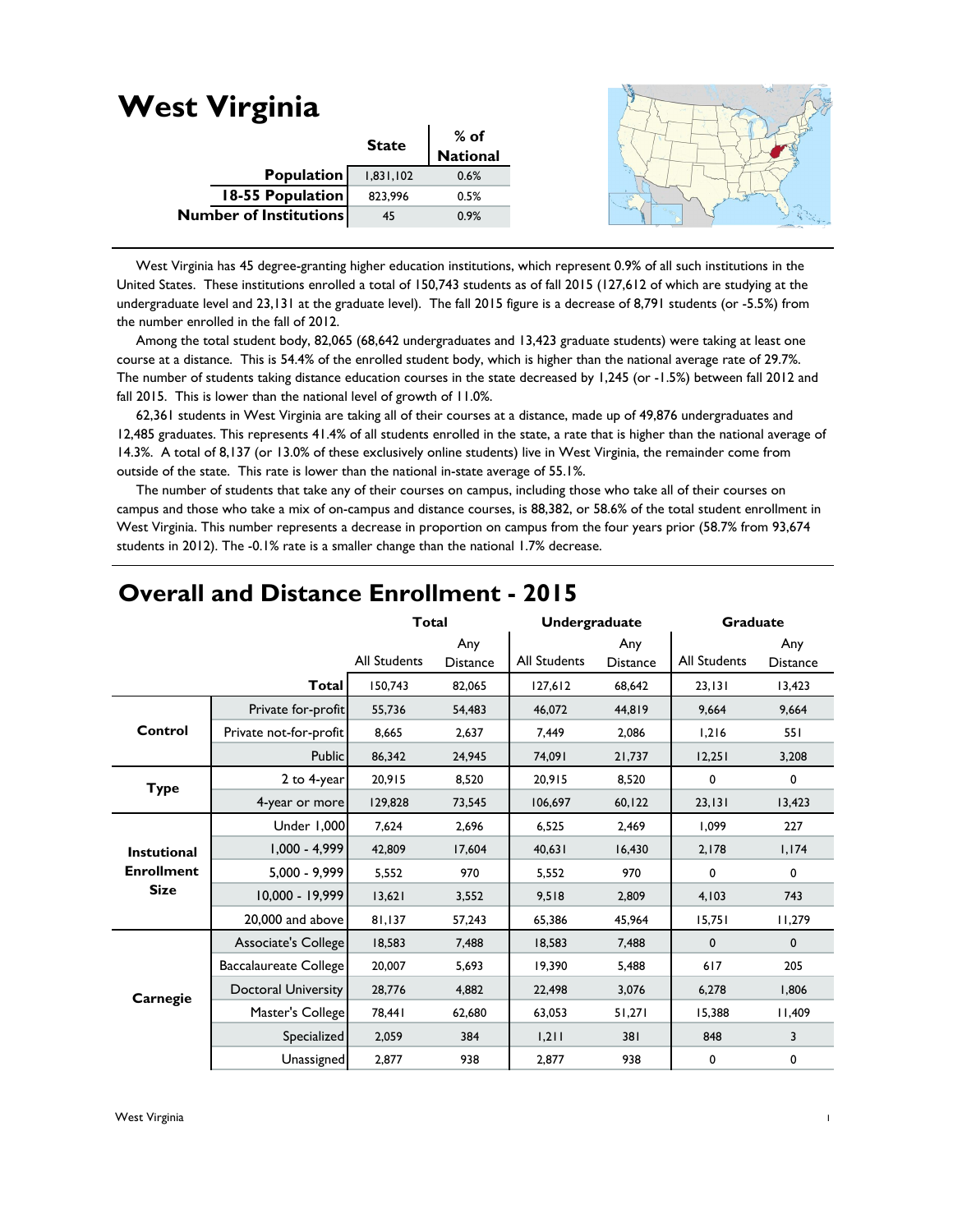

# **Distribution of Total Student Enrollment**



## **On-Campus Students**



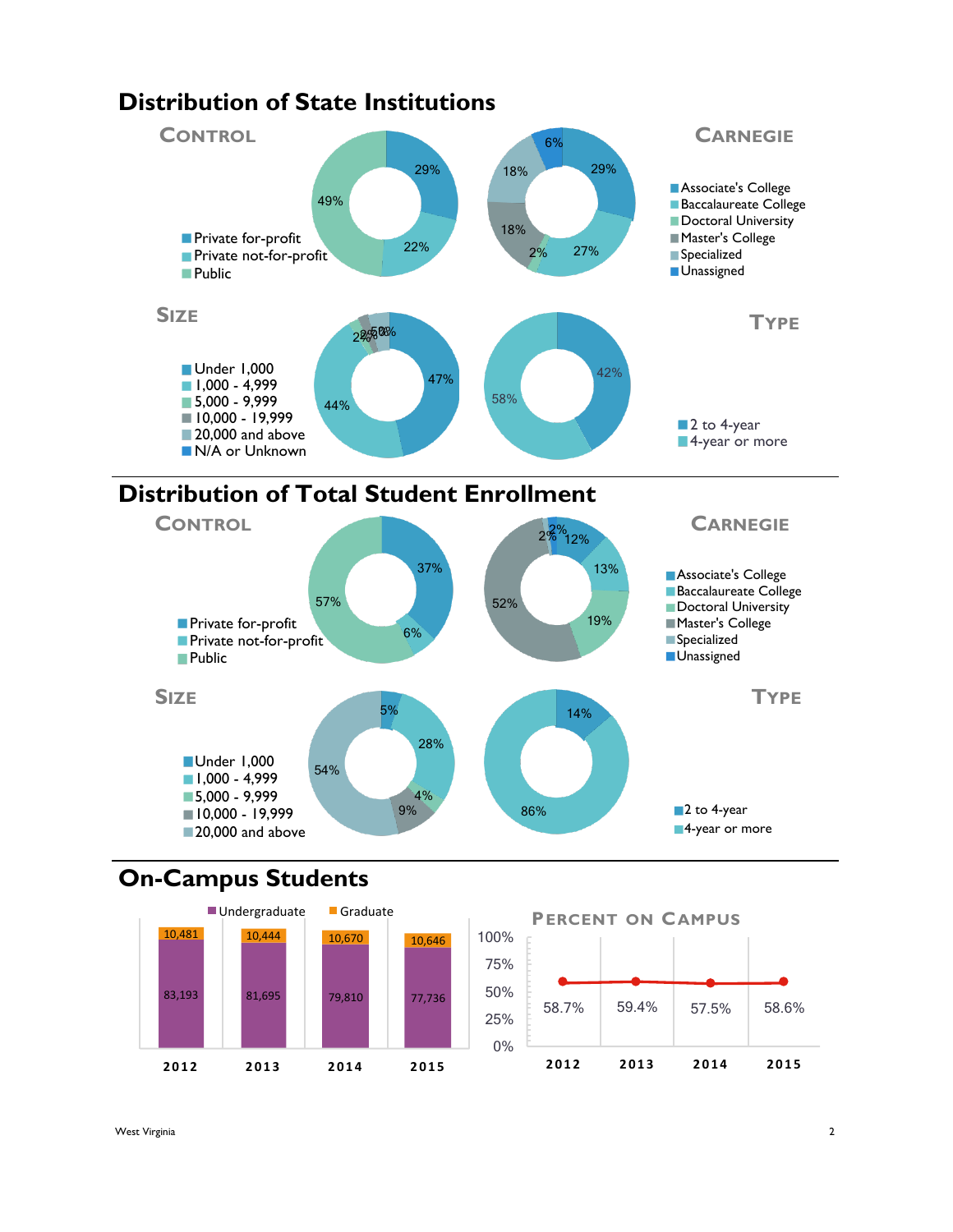# **Distribution of Distance Student Enrollment**



# **Enrollment Trends**



## **Exclusively Distance Student Locations**